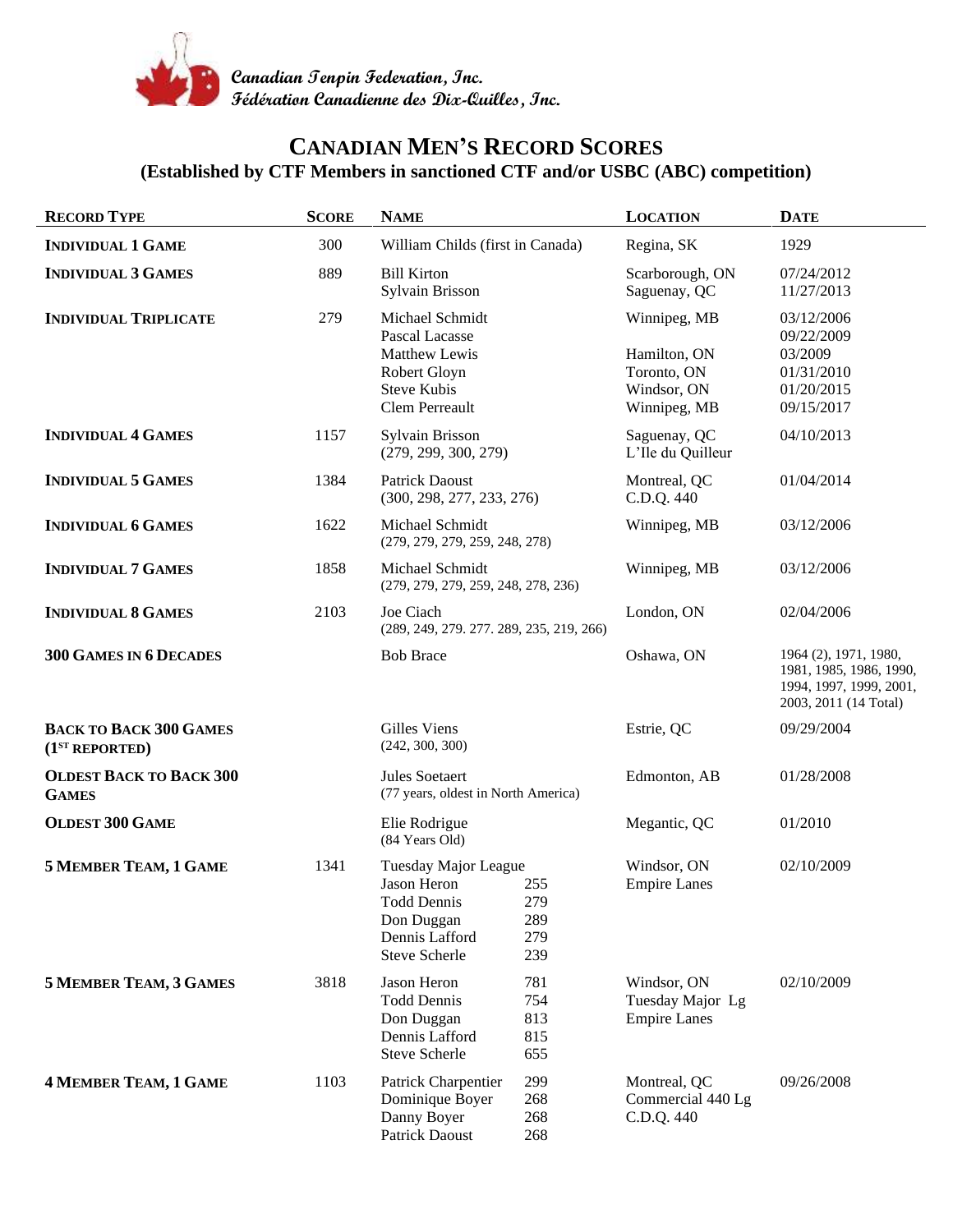

| <b>RECORD TYPE</b>                  | <b>SCORE</b> | cacaanon canaanonic uce <i>Dix</i> -xanuce, onc.<br><b>NAME</b>                  |                             | <b>LOCATION</b>                                                  | <b>DATE</b> |
|-------------------------------------|--------------|----------------------------------------------------------------------------------|-----------------------------|------------------------------------------------------------------|-------------|
| <b>4 MEMBER TEAM, 3 GAMES</b>       | 3112         | Shawn Legge<br>Jeff Heimbecker<br>Dan MacLelland<br><b>Blake Foster</b>          | 795<br>721<br>803<br>793    | Kitchener, ON<br>Monday Men's<br>Classic<br><b>AMF</b> Frederick | 01/13/2020  |
| <b>4 MEMBER TEAM, 4 GAMES</b>       | 3955         | The Hunted<br>Darren Klassen<br>Mark Soriano<br>Clint Klassen<br>Michael Schmidt | 1013<br>870<br>1000<br>1072 | Winnipeg, MB<br>Winnipeg Classic Lg                              | 04/25/2008  |
| 3 MEMBER TEAM, 1 GAME               | 826          | William's<br>Shane Gauthier<br>Dave Williams<br>Cory Williams                    | 246<br>300<br>280           | Calgary, AB<br>Let's Bowl                                        | 09/14/2006  |
| <b>3 MEMBER TEAM, 3 GAMES</b>       | 2335         | <b>Vincent Truong</b><br><b>Sylvester Yeung</b><br><b>Tyler</b> Lee              | 778<br>806<br>751           | Toronto, ON<br>Kennedy Bowl                                      | 03/15/2017  |
| <b>3 MEMBER TEAM, 4 GAMES</b>       | 3059         | <b>Vincent Truong</b><br><b>Sylvester Yeung</b><br><b>Tyler</b> Lee              | 990<br>1050<br>1019         | Toronto, ON<br>Kennedy Bowl                                      | 03/15/2017  |
| 2 MEMBER TEAM, 1 GAME               | 600          | Roger Sarazin<br>Dave Wiskowski                                                  | 300<br>300                  |                                                                  | 06/24/2001  |
| 2 MEMBER TEAM, 3 GAMES              | 1598         | Marco Proulx<br>David Wiskowski                                                  | 836<br>762                  | Ottawa, ON<br><b>McArthur Lanes</b>                              | 03/02/2014  |
| 2 MEMBER TEAM, 4 GAMES              | 2019         | Kevin Reid<br>Alfred Dela Cruz                                                   | 1018<br>1001                | Brampton, ON<br><b>Bramalea Lanes</b>                            | 03/09/2020  |
| <b>INDIVIDUAL 9 GAME ALL-EVENTS</b> | 2367         | David Wiskowski<br>Singles<br>Doubles<br>Team                                    | 867<br>767<br>733           | <b>McArthur Lanes</b><br>Ottawa, ON                              | 02/18/2012  |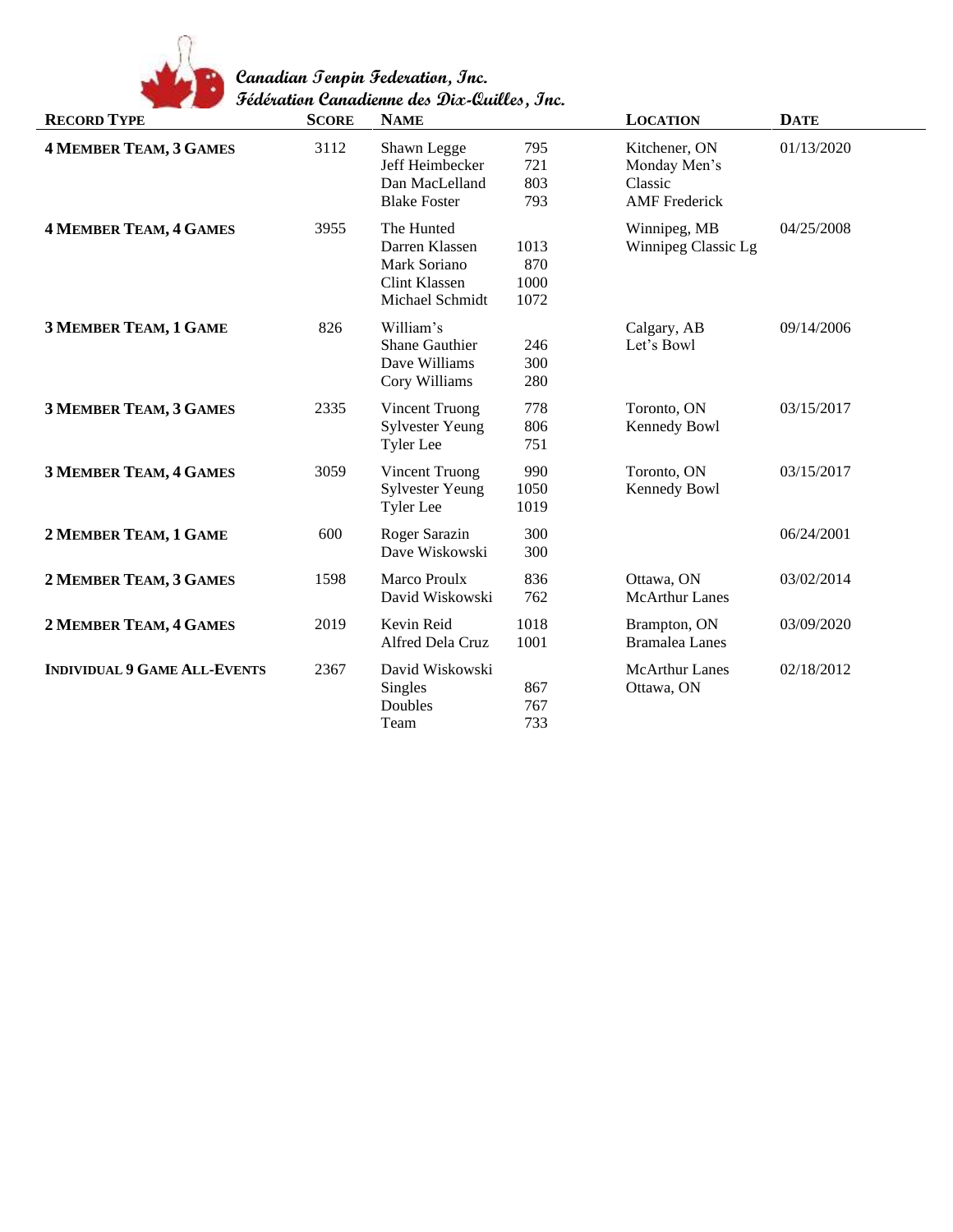

## **POINTAGES RECORDS CANADIENS MASCULINS (réalisés par des membres de la FCDQ lors de compétition sanctionées par la FCDQ et l'USBC (ABC))**

| <b>TYPE DE RECORD</b>                                      | <b>RECORD</b> | <b>NOM</b>                                                                                                        |                                 | <b>ENDROIT</b>                                             | <b>DATE</b>                                                                                          |
|------------------------------------------------------------|---------------|-------------------------------------------------------------------------------------------------------------------|---------------------------------|------------------------------------------------------------|------------------------------------------------------------------------------------------------------|
| <b>1 PARTIE INDIVUELLE</b>                                 | 300           | William Childs (première au Canada)                                                                               |                                 | Regina, SK                                                 | 1929                                                                                                 |
| <b>3 PARTIES INDIVIDUELLES</b>                             | 879           | Guillaume Nadeau                                                                                                  |                                 | Quebec, QC                                                 | 10/31/2001                                                                                           |
| POINTAGE INDIVIDUELLE TRIPLICATA                           | 279           | Michael Schmidt<br>Pascal Lacasse<br>Matthew Lewis<br>Robert Gloyn<br><b>Steve Kubis</b>                          |                                 | Winnipeg, MB<br>Hamilton, ON<br>Toronto, ON<br>Windsor, ON | 03/12/2006<br>09/22/2009<br>03/2009<br>1/31/2010<br>01/20/2015                                       |
| <b>4 PARTIES INDIVIDUELLES</b>                             | 1157          | Sylvain Brisson<br>(279, 299, 300, 279)                                                                           |                                 | Saguenay, QC<br>L'Ile du Quilleur                          | 04/10/2013                                                                                           |
| <b>5 PARTIES INDIVIDUELLES</b>                             | 1384          | <b>Patrick Daoust</b><br>(300, 298, 277, 233, 276)                                                                |                                 | Montreal, QC<br>C.D.Q. 440                                 | 01/04/2014                                                                                           |
| <b>6 PARTIES INDIVIDUELLES</b>                             | 1622          | Michael Schmidt<br>(279, 279, 279, 259, 248, 278)                                                                 |                                 | Winnipeg, MB                                               | 03/12/2006                                                                                           |
| <b>7 PARTIES INDIVIDUELLES</b>                             | 1858          | Michael Schmidt<br>(279, 279, 279, 259, 248, 278, 236)                                                            |                                 | Winnipeg, MB                                               | 03/12/2006                                                                                           |
| <b>8 PARTIES INDIVIDUELLES</b>                             | 2103          | Joe Ciach<br>(289, 249, 279. 277. 289, 235, 219,<br>266)                                                          |                                 | London, ON                                                 | 02/04/2006                                                                                           |
| PARTIES DE 300 EN 6 DÉCENNIES                              |               | <b>Bob Brace</b>                                                                                                  |                                 | Oshawa, ON                                                 | 1964 (2), 1971, 1980,<br>1981, 1985, 1986, 1990,<br>1994, 1997, 1999, 2001,<br>2003, 2011 (14 Total) |
| <b>PARTIES DE 300 CONSÉCUTIVES</b><br>(PREMIÈRE RAPPORTÉE) |               | Gilles Viens<br>(242, 300, 300)                                                                                   |                                 | Estrie, QC                                                 | 09/29/2004                                                                                           |
| PARTIES DE 300 CONSÉCUTIVES - AÎNÉ                         |               | Jules Soetaert<br>(77 years, oldest in North America)                                                             |                                 | Edmonton, AB                                               | 01/28/2008                                                                                           |
| PARTIE DE 300 - AÎNÉ                                       |               | Elie Rodrigue<br>(84 Years Old)                                                                                   |                                 | Megantic, QC                                               | 01/2010                                                                                              |
| <b>ÉQUIPE DE 5 MEMBRES - 1 PARTIE</b>                      | 1341          | Tuesday Major League<br>Jason Heron<br><b>Todd Dennis</b><br>Don Duggan<br>Dennis Lafford<br><b>Steve Scherle</b> | 255<br>279<br>289<br>279<br>239 | Windsor, ON<br><b>Empire Lanes</b>                         | 02/10/2009                                                                                           |
| <b>ÉQUIPE DE 5 MEMBRES - 3 PARTIES</b>                     | 3818          | Jason Heron<br><b>Todd Dennis</b><br>Don Duggan<br>Dennis Lafford<br>Steve Scherle                                | 781<br>754<br>813<br>815<br>655 | Windsor, ON<br>Tuesday Major Lg<br><b>Empire Lanes</b>     | 02/10/2009                                                                                           |
| <b>ÉQUIPE DE 4 MEMBRES - 1 PARTIE</b>                      | 1103          | Patrick Charpentier<br>Dominique Boyer<br>Danny Boyer<br>Patrick Daoust                                           | 299<br>268<br>268<br>268        | Montreal, QC<br>Commercial 440<br>Lg<br>C.D.Q. 440         | 09/26/2008                                                                                           |